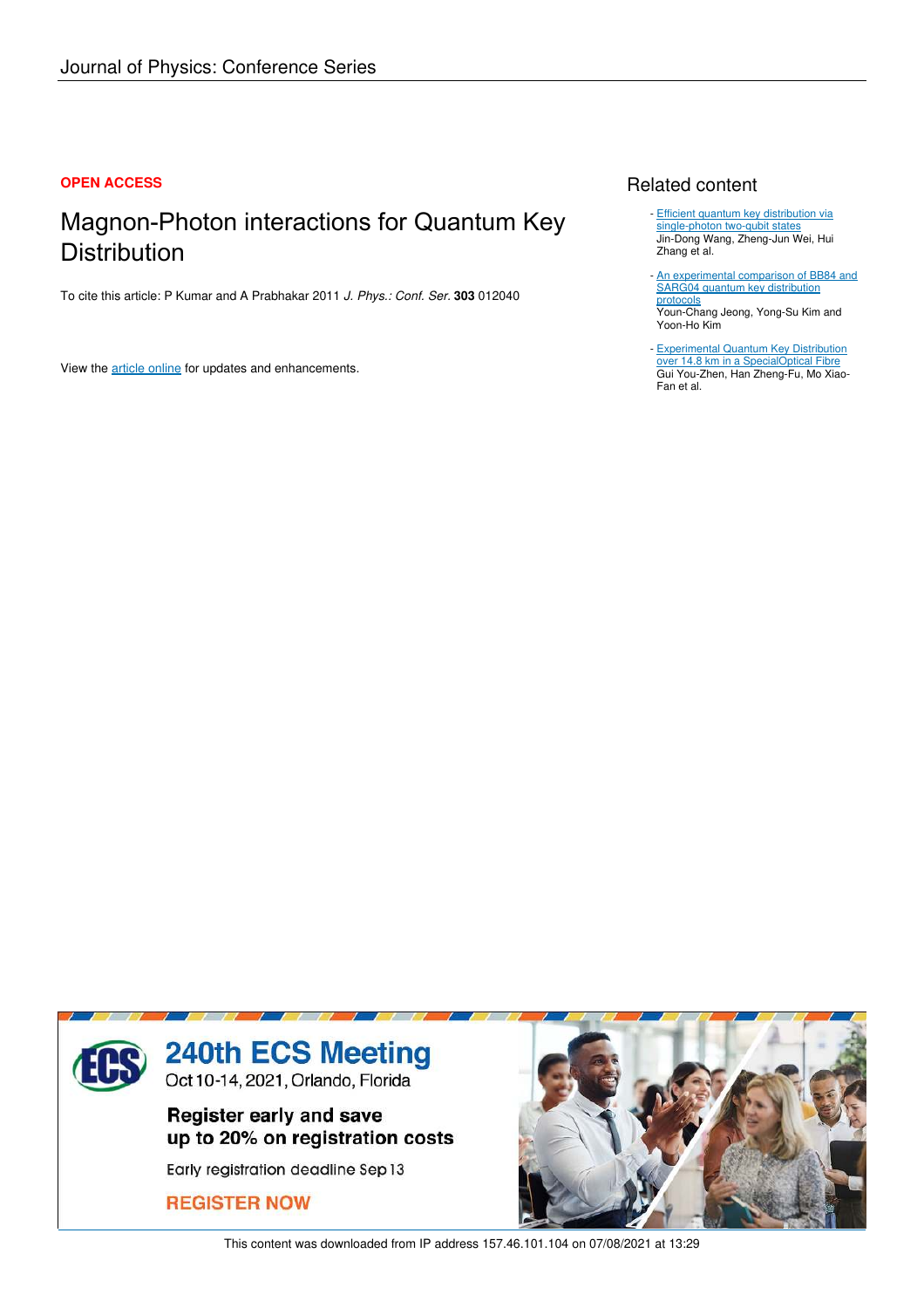# Magnon-Photon interactions for Quantum Key **Distribution**

## P. Kumar<sup>1</sup> and A. Prabhakar<sup>2</sup>

<sup>1</sup>Department of Electrical Engineering, I.I.T. Kanpur, Kanpur-208016, India <sup>2</sup>Department of Electrical Engineering, I.I.T. Madras, Chennai-600036, India

 $\mathrm{E}\text{-}\mathrm{mail:}\;$   $^1\mathrm{pradeepk@iitk.ac.in}\;$   $^2\mathrm{anilpr@iitm.ac.in}$ 

Abstract. We propose an implementation of quantum key distribution (QKD) protocol using magnon-photon interactions in dielectric waveguides. Starting from the Hamiltonian of spin wave–optical interactions in a symmetric dielectric waveguide, we derive the single-photon transformations that allow us to define two non-orthogonal basis sets, which are isomorphic to polarization basis of single-photon. Implementation of the BB84 and B92 protocols is then straightforward. The principal advantage of our scheme is the higher quantum bit error rate (QBER) (37.5%) compared to polarization-coded scheme (25%) for simple intercept/resend attack. This considerably relaxes the specifications of optical components. Finally, we consider the effect of low conversion efficiency on QBER.

#### 1. Introduction

Spin waves (SWs) are excitations in magnetic materials. SW–optical interactions in waveguides, specifically in heterostructures made of magnetic material such as YIG, is used in applications such as optical isolators, mode converters, filters, frequency shifters etc., and has been widely studied [1–6]. More recently, there has been a lot of work on spin wave propagation in metallic thin films. However, the magnon-photon interactions in metallic films are typically based on Brillouin scattering (BLS). In this paper, we describe the use of collinear propagating optical and spin waves to implement BB84 and B92 quantum key distribution (QKD) protocols. We also estimate the quantum bit error rate (QBER) of the proposed scheme, demonstrating how a similar estimate can be obtained in other magnon-photon interactions.

In the BB84 QKD protocol [7], key bits, {0, 1} are encoded as one of the four non-orthogonal states–{ $|0\rangle, |1\rangle, |+\rangle, |-\rangle$ }, grouped into two basis sets,  $\mathcal{B}_1 = \{ |0\rangle, |1\rangle \}$  and  $\mathcal{B}_2 = \{ |+\rangle, |-\rangle \}$  such that,

$$
\langle 0|1 \rangle = \langle +|-\rangle = 0
$$
, and  $\langle i|j \rangle \neq 0$ ,  $i = \{0,1\}$ ,  $j = \{+, -\}$ .

In the B92 protocol [8], key bits are encoded using only two non-orthogonal states, say  $\{|0\rangle, |+\rangle\}$ . SW–optical interactions provide a convenient way to generate the non-orthogonal states by coupling the TE and TM optical modes. The  $TE\rightleftharpoons TM$  mode coupling has been studied both theoretically and experimentally in the classical regime [6, 9]. Recently, we extended the treatment to the interaction of SWs with quantized optical TE and TM modes [10] and described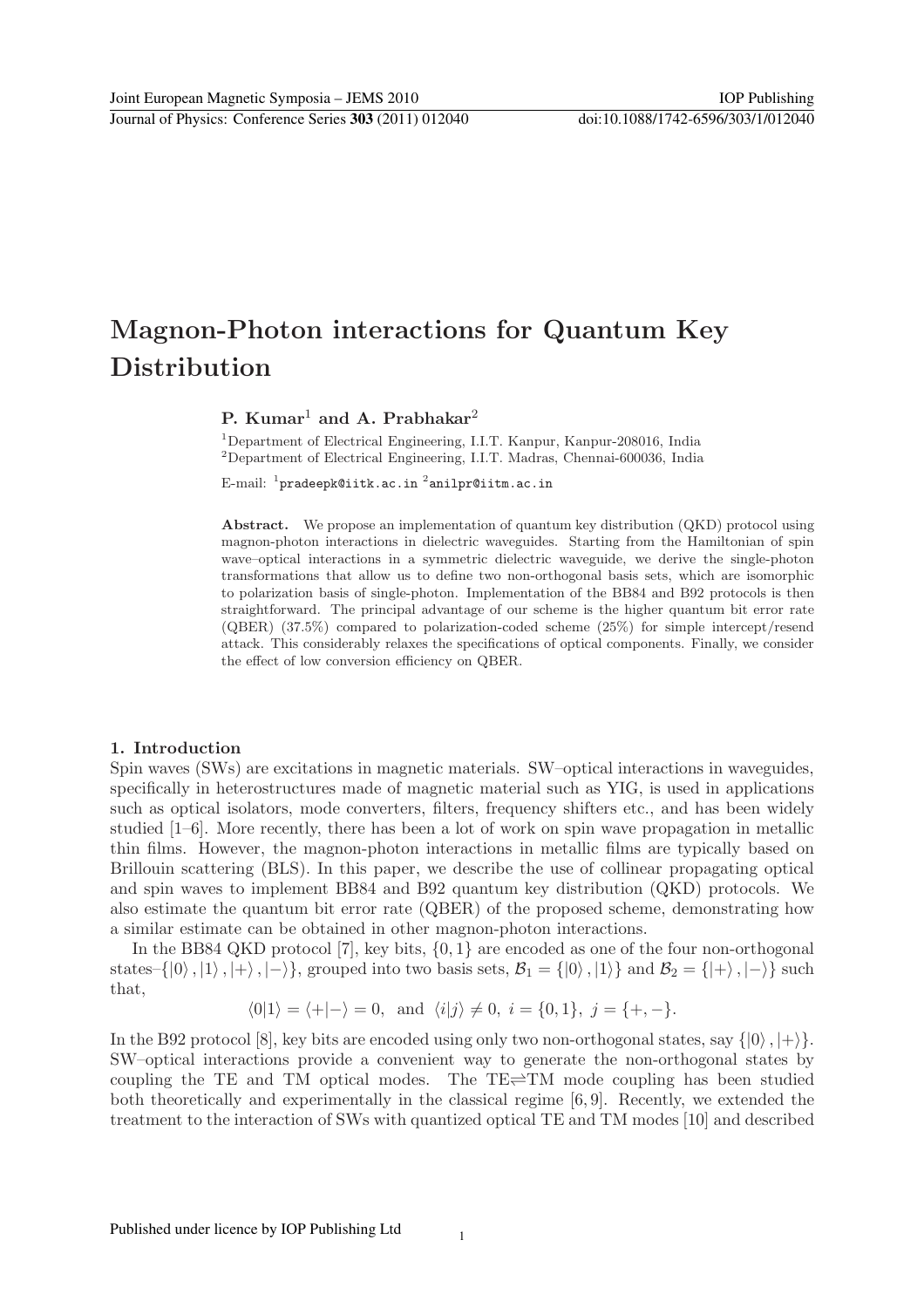magnon-photon interactions as:

$$
\begin{aligned} |\omega_0 - \Omega\rangle_{\text{TM}} &\to \frac{1}{\sqrt{2}} \left( |\omega_0\rangle_{\text{TE}} - |\omega_0 - \Omega\rangle_{\text{TM}} \right) \equiv |-\rangle \\ |\omega_0\rangle_{\text{TE}} &\to \frac{1}{\sqrt{2}} \left( |\omega_0\rangle_{\text{TE}} + |\omega_0 - \Omega\rangle_{\text{TM}} \right) \equiv |+\rangle \,, \end{aligned}
$$

where  $\Omega$  is the angular frequency of SWs (rad/m). These states are formally isomorphic to the states of polarization of a single-photon and can therefore be used to implement both BB84 and B92 QKD protocols. The principal advantages of our proposed scheme are:

- improved key rate since SW–Optical interaction occurs at over 25GHz,
- single-sideband scheme without use of optical filtering at the transmitter as opposed to the schemes that use electro-optic modulators, and
- a QBER of 37.5% for intercept/resend attack, which relaxes specifications on the optical components.

These advantages are offset to somewhat from a low  $TE\rightleftharpoons TM$  mode conversion efficiency which introduces an "intrinsic" QBER.

#### 2. SW–Optical interactions in a waveguide

The optical modes of the symmetric waveguide can be quantized starting with Maxwell equations and following a canonical procedure leading to the Hamiltonian,

$$
H_0 = \sum_m \hbar \omega_m \left( a_{xm}^\dagger a_{xm} + a_{ym}^\dagger a_{ym} \right),\tag{1}
$$

where the first and second terms represent transverse magnetic (TM) and transverse electric (TE) modes respectively [11]. In the collinear geometry, spin waves (SWs) propagating parallel to the optical modes lead to TE $\rightleftharpoons$ TM mode conversion [6, 12]. When the SW has the form,  $\mathbf{M}(t) = M_S\hat{\mathbf{x}} + m_y\hat{\mathbf{y}} + m_z\hat{\mathbf{z}}$ , where the small signal components are time varying, and  $M_S$ is the saturation magnetization, the SW–optical interaction can be modeled by the effective permittivity tensor,

$$
\bar{\epsilon} = \epsilon_0 \begin{pmatrix} \epsilon_r & -jfm_z & jfm_y \\ jfm_z & \epsilon_r & jfM_S \\ -jfm_y & jfM_S & \epsilon_r \end{pmatrix},
$$

where we have assumed that the medium is isotropic in the absence of SW excitation and  $m_y, m_z \ll M_s$ . Assuming that  $TE \rightleftharpoons TM$  mode conversion is due only to the SW–optical interactions, the interaction Hamiltonian is given by,

$$
H_{\rm int} = \int_V dv \frac{1}{2} \epsilon_0 (-j f m_z E_x^* E_y),
$$

where  $m_z(t) = m_{0z}(x) \exp(j(\mathbf{k}_{SW} \cdot \mathbf{r} - \Omega t))$  is the SW and  $\mathbf{k}_{SW}$  and  $\Omega$  are the SW vector and angular frequency respectively. Replacing the classical fields by the respective quantized mode operators and carrying out the integration, we obtain,

$$
H_{\rm int} = j\hbar \sum_{m,n} \left( \gamma_{mn} a_{ym}^{\dagger} a_{xn} - \gamma_{mn}^* a_{xm}^{\dagger} a_{yn} \right), \qquad (2)
$$

where  $\gamma_{mn}$  is the coupling coefficient between TE<sub>m</sub> and TM<sub>n</sub> modes. In writing (2), we have assumed energy and momentum conservation relations,

$$
\omega_{\rm TE}^{(m)} - \omega_{\rm TM}^{(n)} \mp \Omega = 0, \text{ and } \left(\mathbf{k}_{\rm TE}^{(m)} - \mathbf{k}_{\rm TM}^{(n)} \mp \mathbf{k}_{\rm SW}\right) \cdot \hat{\mathbf{z}} = 0.
$$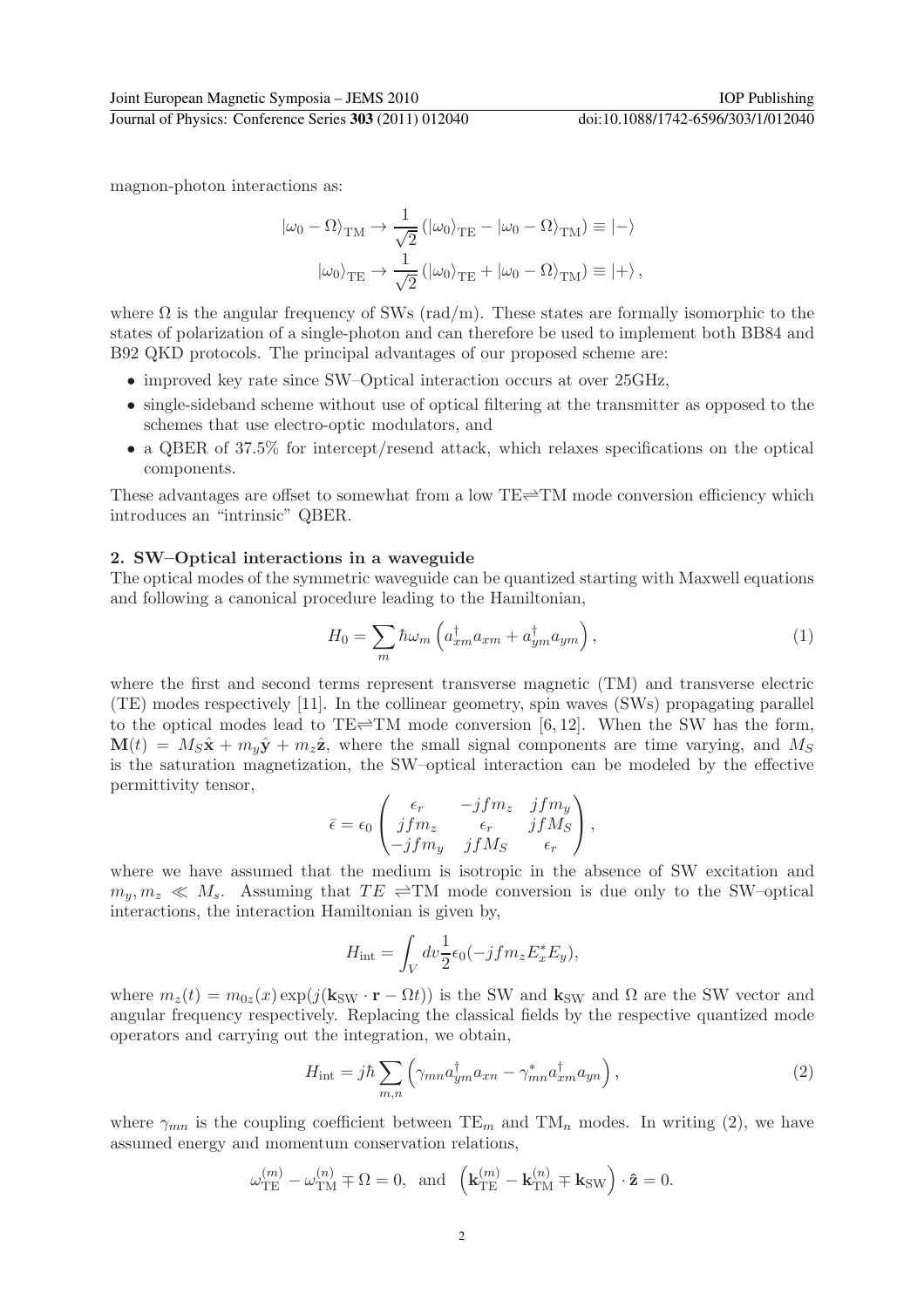Journal of Physics: Conference Series **303** (2011) 012040 doi:10.1088/1742-6596/303/1/012040

Under the *tight-binding approximation* [12], we can write  $(2)$  as

$$
H_{\rm int} = j\hbar \left( \gamma \left| x \right\rangle \left\langle y \right| - \gamma^* \left| y \right\rangle \left\langle x \right| \right),\tag{3}
$$

where  $|x\rangle$  and  $|y\rangle$  denote the TM and TE modes respectively and we have dropped the subscript m for notational simplicity. A general state vector,

$$
|\psi(t)\rangle = A(t) |x\rangle + B(t) |y\rangle, |A(t)|^2 + |B(t)|^2 = 1 \ \forall t,
$$

evolves according to the Schrödinger's equation:

$$
j\hbar \frac{\partial}{\partial t} |\psi(t)\rangle = H_{\text{int}} |\psi(t)\rangle. \tag{4}
$$

Using (3), the general solution of the coefficients,  $A(t)$  and  $B(t)$  are

$$
A(t) = C\cos(\kappa' t) + D\sin(\kappa' t),\tag{5a}
$$

$$
B(t) = e^{-j\phi} \left[ C \sin(\kappa' t) - D \cos(\kappa' t) \right],\tag{5b}
$$

where  $\gamma = \kappa' e^{j\phi}$ , and C and D are constants which depend on the initial conditions and we have absorbed j $\hbar$  into the definition of  $\gamma$ . Taking  $\phi = 0$ , the TE and TM mode conversions are indicated in Table. 1.

| Initial state $(t = 0)$         | Final state $(t = T)$                                                          |
|---------------------------------|--------------------------------------------------------------------------------|
| TE, $ \omega_0\rangle$          | $\cos(\kappa' T)  \omega_0\rangle - \sin(\kappa' T)  \omega_0 - \Omega\rangle$ |
| TM, $ \omega_0 - \Omega\rangle$ | $\sin(\kappa' T)  \omega_0\rangle + \cos(\kappa' T)  \omega_0 - \Omega\rangle$ |

Table 1. TE and TM mode conversions.

#### 3. Implementing BB84 and B92 protocols

Adjusting the values of coupling coefficient so that  $\kappa' T = \pi/4$ , we obtain the transformations:

$$
|\omega_0 - \Omega\rangle_{\rm TM} \rightarrow \frac{1}{\sqrt{2}} (|\omega_0\rangle_{\rm TE} - |\omega_0 - \Omega\rangle_{\rm TM}) \equiv |-\rangle
$$
 (6a)

$$
|\omega_0\rangle_{\text{TE}} \to \frac{1}{\sqrt{2}} (|\omega_0\rangle_{\text{TE}} + |\omega_0 - \Omega\rangle_{\text{TM}}) \equiv |+\rangle ,
$$
 (6b)

where we have explicitly identified the TE and TM modes. We define two non-orthogonal bases,  $\mathcal{B}_1 = {\vert \omega_0 \rangle}, \vert \omega_0 - \Omega \rangle$  and  $\mathcal{B}_2 = {\vert \rangle}, \vert - \rangle$  which transform a second time after interacting with the SWs to

$$
|+\rangle \to |\omega_0\rangle, \text{ and } |-\rangle \to -|\omega_0 - \Omega\rangle. \tag{7}
$$

This is equivalent to measuring the kets  $|+\rangle$  and  $|-\rangle$  in the "diagonal" basis  $\mathcal{B}_2$ . Detecting without remodulating  $|\omega_0\rangle$  and  $|\omega_0 - \Omega\rangle$  is equivalent to measuring them in the basis  $\mathcal{B}_1$ . Thus, the states in bases  $\mathcal{B}_1$  and  $\mathcal{B}_2$  are isomorphic to the state of polarization of a photon and are suited to implement both BB84 and B92 protocols.

Fig. 1 shows the transmitter and receiver structures to implement BB84 protocol. We first fix the encoding scheme. In basis  $\mathcal{B}_1$  and  $\mathcal{B}_2$ , bit 0 is encoded by  $|\omega_0\rangle$  and  $|+\rangle$ , and bit 1 is encoded by  $|\omega_0 - \Omega\rangle$  and  $|-\rangle$ , respectively.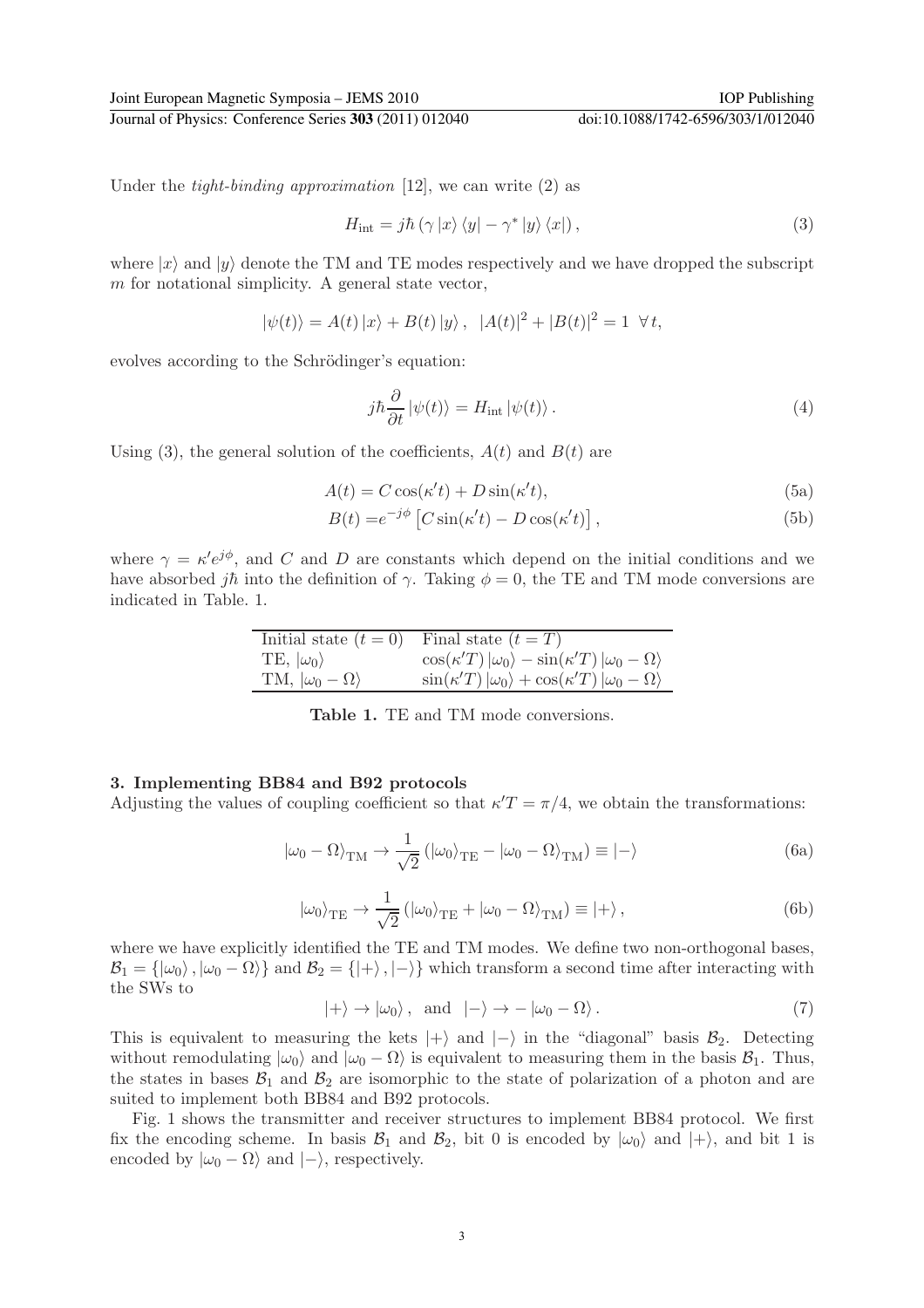- Journal of Physics: Conference Series **303** (2011) 012040 doi:10.1088/1742-6596/303/1/012040
	- Alice picks a basis  $\mathcal{B}_1$  or  $\mathcal{B}_2$  at random with equal probability. She does so by choosing between the two lasers emitting photons at frequencies  $\omega_0$  and  $\omega_0 - \Omega$ , polarized TE and TM respectively as shown in Fig. 1.
	- Alice transmits the key bit 0 or 1 in the chosen basis. She does so by choosing to modulate or not the photons. Modulating the photons generates the states in basis  $\mathcal{B}_2$  as given in Table. 1. This is shown in Fig. 1 where a RNG drives the VCO of frequency  $\Omega \text{ rad/s}$ . The setup is similar to the classical TM $\rightleftharpoons$ TE conversion as described in the literature [6, 12].
	- Alice transmits the state generated in the above step over an optical fiber.
	- Bob uses a filter, say Fabry-Perot fibre grating, to separate the photons into two channels  $\omega_0$  and  $\omega_0 - \Omega$ .
	- Bob corrects for polarization fluctuations in each channel using a polarization compensation unit (PCU), re-combines them and recovers the state transmitted by Alice.
	- Bob modulates the state only half the time, but at random. He is thus choosing between basis  $\mathcal{B}_1$  and  $\mathcal{B}_2$  at random.
	- Bob separates the photons, again using a filter, and feeds it to two detectors  $D_0$  and  $D_1$ .
	- Bob communicates to Alice whether he modulated the photons, or not, as bits 1 and 0. However, he does not communicate the results of his detection.
	- Alice and Bob retain the time slots in which the basis match to form the sifted bits.
	- Alice and Bob perform privacy amplification and error correction on the sifted bits to arrive at the final key.

Alice and Bob retain only 4 out of the 8 possible cases, i.e., the link has a 50% efficiency. These four cases are summarized in Table. 2. Note however that the QBER is estimated not on the full system, but after sifting, i.e., on these 4 cases. To implement B92 protocol, Alice and Bob encode the bits as two non-orthogonal states, say  $|\omega_0\rangle$  and  $|+\rangle$ .

| $ \omega_0 - \Omega\rangle$                                                                    |
|------------------------------------------------------------------------------------------------|
|                                                                                                |
| $ \omega_0\rangle$ $- \omega_0 - \Omega\rangle$ $ \omega_0\rangle$ $ \omega_0 - \Omega\rangle$ |
|                                                                                                |
|                                                                                                |
|                                                                                                |
|                                                                                                |

Table 2. Possible cases in the SW–optical interaction based BB84 protocol.

#### 4. QBER for intercept/resend attack

In a conventional intercept/resend attack, Eve intercepts a subset of the quantum bits transmitted by Alice, measures them in her chosen basis, and transmits to Bob a fabricated pulse in the same state as her result. In doing so, she introduces errors in the sifted bits, characterized by quantum bit error rate (QBER). It can be shown that Eve introduces a QBER of 25% in polarization coded scheme, if her basis is the same as Alice. Assuming that Eve uses the same basis as Alice and Bob, we can determine the QBER of our scheme subject to intercept/resend attack. We note the following:

• Alice is transmitting in basis  $\mathcal{B}_1$ . If Eve does not modulate the incoming photon, she does not change the state. However, she must still subject the intercepted photons to detectors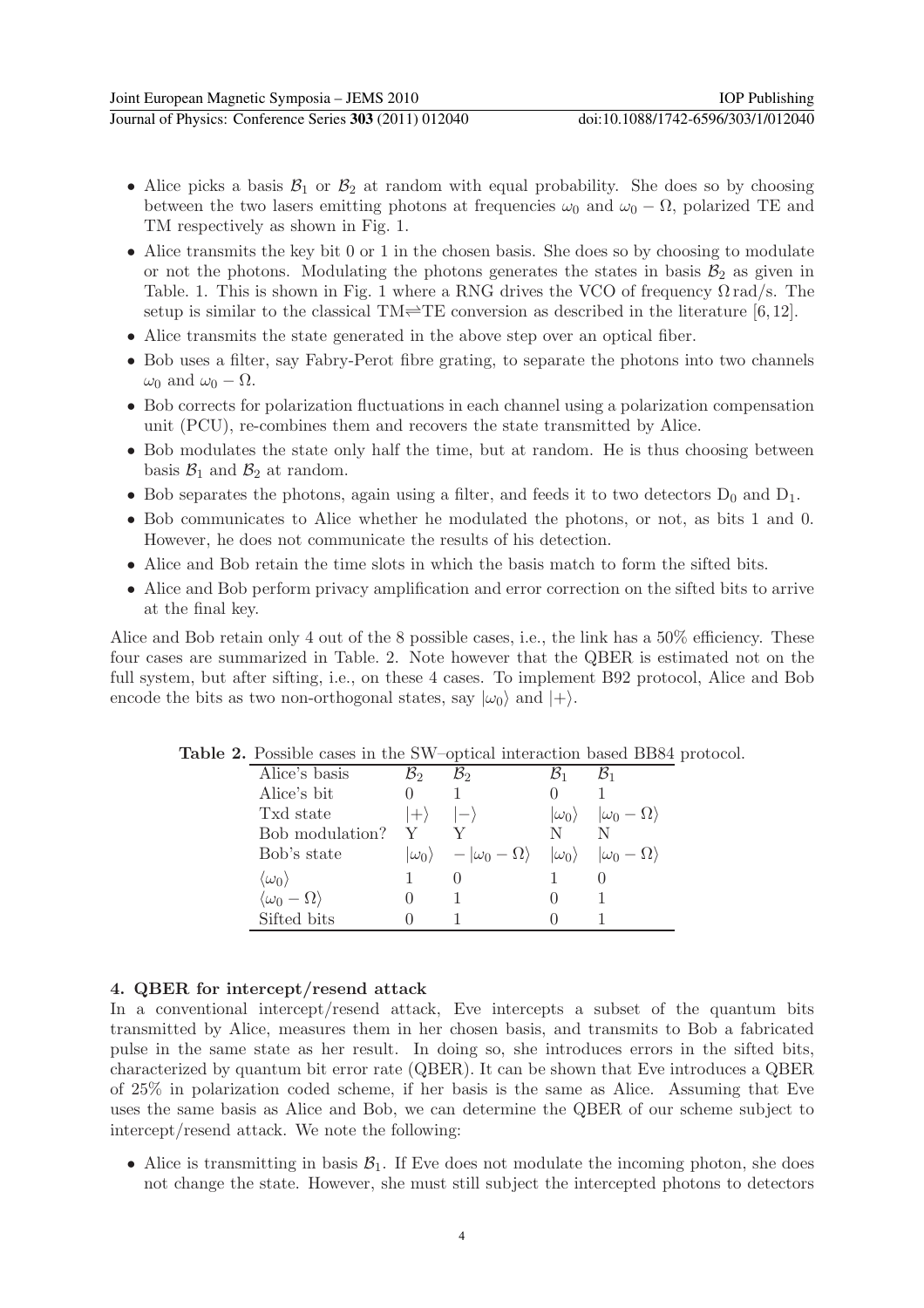Journal of Physics: Conference Series **303** (2011) 012040 doi:10.1088/1742-6596/303/1/012040



Figure 1. Transmitter and receiver to implement BB84 protocol. RNG=random number generator, FP=Fabry-Perot,  $D_0$  and  $D_1$  are single-photon detectors [10]. (CIEEE.)

 $D_0$  and  $D_1$  in order to distinguish between  $|\omega_0\rangle$  and  $|\omega_0 - \Omega\rangle$ . For the intercepted pulse, Eve transmits a photon in the same state that she detects.

- Alice is transmitting in basis  $\mathcal{B}_2$ . If Eve does not modulate the incoming photon, she collapses the state into one of the sidebands– $\omega_0$  and  $\omega_0 - \Omega$ . She then transmits in the same state that she detects. On the other hand, if she modulates the incoming photon, she again collapses the state into one of the sidebands, depending on the state Alice has transmitted.
- Thus, in both cases, Eve effectively transmits in basis  $B_1$ . This is completely different from the polarization-coded setup in which Eve sends fabricated pulse in both the bases.

In Fig. 2, we show the results of Eve's intercept/resend attack. We have not indicated the outputs when Alice and Bob's bases differ, since they do not contribute to the sifted key. Similar results are obtained if Alice transmits the remaining kets:  $|\omega_0\rangle$  and  $|+\rangle$ . We see that Eve's intercept/resend attack introduces a QBER of  $\simeq 37.5\%$  in the sifted bit string. This is different from the QBER of polarization coded scheme with intercept/resend attack. The difference is due to the fact that Eve introduces errors even if she chooses the same basis as Alice(See Fig. 2). Further, we can show that any other strategy for Eve will result in higher error probability than 37.5%. For example, if Eve sends Bob a modulated photon whenever she modulates the photon from Alice, she introduces error of at least 50%. Thus, the intercept/resend strategy described in Fig. 2 represents the minimum error probability introduced by Eve as long as she uses the same basis as Alice and Bob.

It is instructive to consider the effect of low conversion efficiency on the BEP of the scheme. Due to low conversion efficiency, Alice will not be able to prepare states in  $\mathcal{B}_2$  by modulating the states in  $\mathcal{B}_1$ . We take the worst case scenario in which Alice cannot transform the states  $|\omega_0 - \Omega\rangle$  and  $|\omega_0\rangle$  into the states  $|+\rangle$  and  $|-\rangle$  respectively. The "intrinsic" QBER, when Alice sends  $|\omega_0 - \Omega\rangle$  instead of the ideal state  $|+\rangle$  can be seen to be  $\simeq 33.33\%$  from Table. 3. We note that ideally, Bob would transform the states  $|\omega_0 - \Omega\rangle$  and  $|\omega_0\rangle$  into  $|+\rangle$  and  $|-\rangle$ . However, due to low conversion efficiency the state remains unchanged.

#### Summary

Spin wave excitations in magnetic thin films are a well documented phenomena. While optical modulation using spin waves was also researched, devices that leveraged the phenomena could not compete with electro-optic modulators. The unique feature of magnon-photon interaction is its single-sideband nature at GHz frequencies. This is the primary requirement in FC-QKD systems and we have quantified the secure nature of the protocol, against an Intercept-Resend